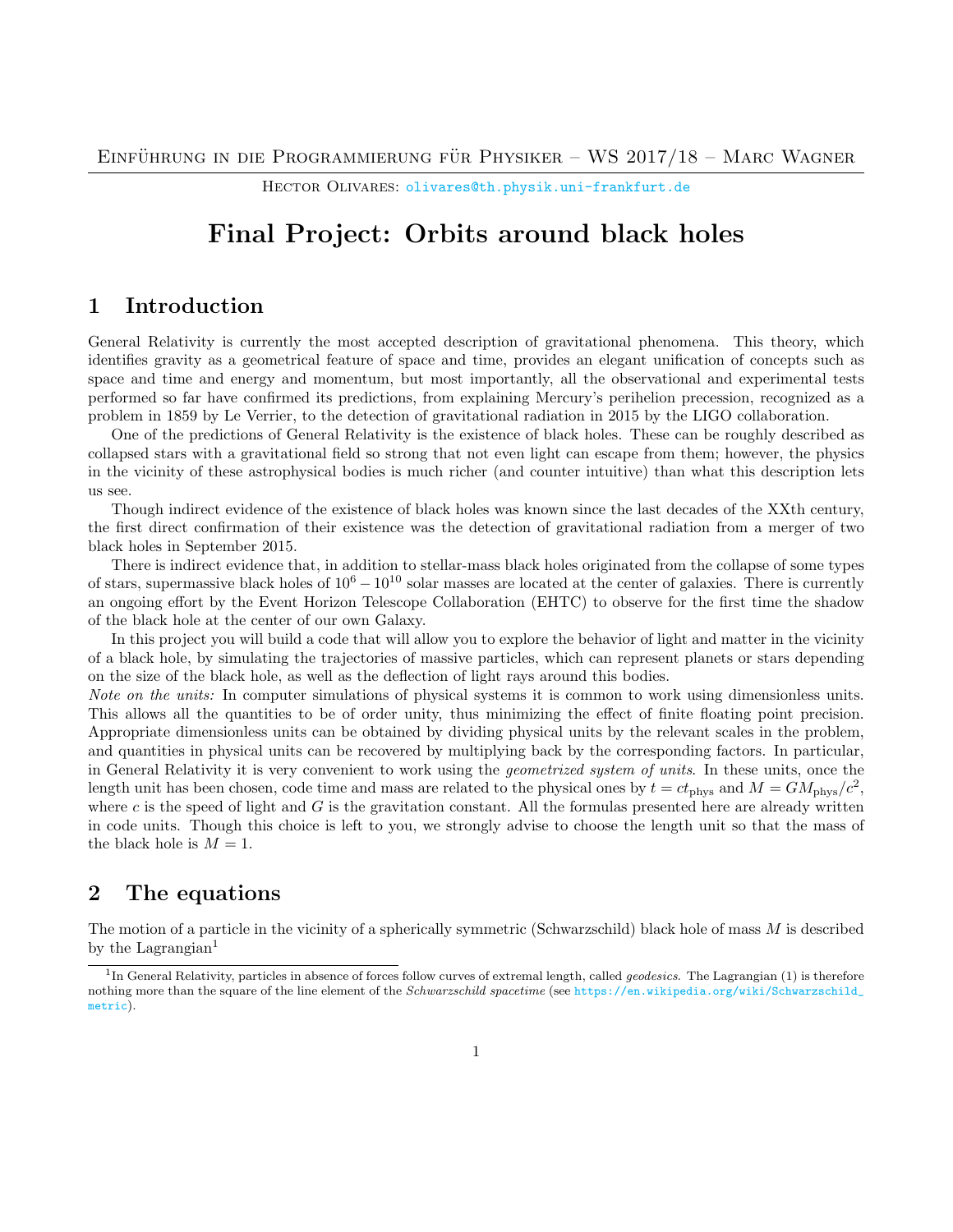<span id="page-1-0"></span>
$$
L = g_{tt}\dot{t}^2 + g_{rr}\dot{r}^2 + g_{\theta\theta}\dot{\theta}^2 + g_{\phi\phi}\dot{\phi}^2
$$
 (1)

where r,  $\theta$  and  $\phi$  are spatial coordinates similar to the spherical coordinates of flat spacetime and t is the time coordinate which corresponds to the time measured by observers at rest infinitely far away from the black hole. The dot denotes derivation to a parameter  $\tau$ , which for massive particles can be interpreted as the proper time, i.e., the time measured by a clock moving with the particle. The functions  $g_{\mu\nu}$  can be written explicitly as

$$
g_{tt} = -\left(1 - \frac{2M}{r}\right), \quad g_{rr} = \left(1 - \frac{2M}{r}\right), \quad g_{\theta\theta} = r^2 \quad \text{and} \quad g_{\phi\phi} = r^2 \sin^2 \theta \,. \tag{2}
$$

Due to spherical symmetry, the motion of the particle will be confined to a plane, and coordinates can be adapted to make it coincide with the equatorial plane. Therefore,  $\dot{\theta} = 0$  and  $g_{\phi\phi} = r^2$ . Symmetry with respect to translations in time and rotations respect to the polar axis yield two conserved quantities, namely energy  $\hat{E}$  and angular momentum  $\tilde{p}_\phi$ .

The Lagrangian [\(1\)](#page-1-0) gives the equations of motion

<span id="page-1-1"></span>
$$
\begin{aligned}\n\frac{dt}{d\tau} &= \left(1 - \frac{2M}{r}\right)^{-1} E \\
\frac{dr}{d\tau} &= \left(1 - \frac{2M}{r}\right) p_r \\
\frac{d\phi}{d\tau} &= \frac{p_\phi}{r^2} \\
\frac{dp_r}{d\tau} &= \frac{p_\phi^2}{r^3} - \frac{M}{r^2} \left[ \left(1 - \frac{2M}{r}\right)^{-2} E^2 + p_r^2 \right].\n\end{aligned} \tag{3}
$$

Where the meaning of E,  $p_r$  and  $p_\phi$  depends on whether the particles are massive or massless. In addition to be a solution of equations [\(3\)](#page-1-1), to represent a physical trajectory, the motion of particles with mass  $m \neq 0$  must satisfy at all times the normalization condition

<span id="page-1-3"></span>
$$
g_{tt}^{-1}(E)^2 + g_{rr}^{-1}(p_r)^2 + g_{\phi\phi}^{-1}(p_\phi)^2 = -1,
$$
\n(4)

where  $E = \tilde{E}/m$  is the specific energy and  $p_r = \tilde{p}_r/m$  and  $p_\phi = \tilde{p}_\phi/m$  are the specific radial and angular momenta. Conversely, the motion of massless particles such as photons must satisfy

<span id="page-1-4"></span>
$$
g_{tt}{}^{-1}(E)^2 + g_{rr}{}^{-1}(p_r)^2 + g_{\phi\phi}{}^{-1}(p_\phi)^2 = 0, \qquad (5)
$$

where E,  $p_r$  and  $p_\phi$  are the energy and the radial and angular momenta of the particle. As it will be explained in the next section, the parameters E and  $p_{\phi}$  determine completely the shape of the orbit.<sup>[2](#page-1-2)</sup>

<span id="page-1-2"></span> ${}^{2}$ For further information on the orbits in the Schwarzschild spacetime, see [https://en.wikipedia.org/wiki/Schwarzschild\\_](https://en.wikipedia.org/wiki/Schwarzschild_geodesics) [geodesics](https://en.wikipedia.org/wiki/Schwarzschild_geodesics). A very pedagogical explanation can be found in Section 11.1 of Bernard Schutz's A  $\hat{F}$ irst Course in General Relativity, though it requires some basic knowledge of General Relativity. For more advanced readers, Sections 5 and 6 of the classic textbook Gravitation, by Misner, Thorne & Wheeler contain a more complete and rigorous discussion.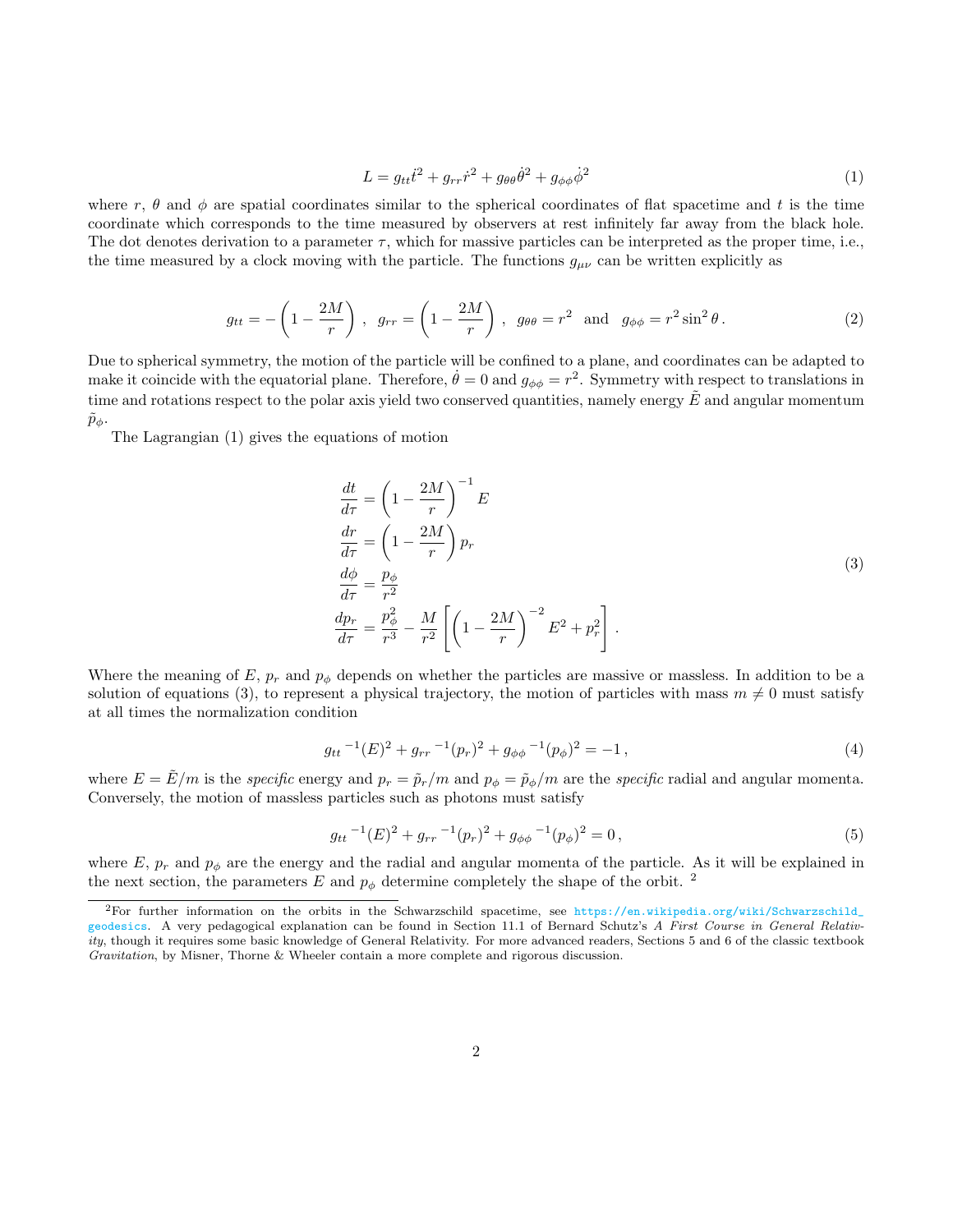#### 3 The physics: exploring the parameter space

For massive particles, the normalization condition [\(4\)](#page-1-3) can be used to derive a very useful quantity for the qualitative study of orbits: the effective potential  $V(r)$ . Rewriting [\(4\)](#page-1-3), we obtain

$$
\left(\frac{dr}{d\tau}\right)^2 = E^2 - V(r)^2 \Rightarrow V(r)^2 = \left(1 - \frac{2M}{r}\right)\left(1 + \frac{p_\phi^2}{r^2}\right). \tag{6}
$$

As an example, a plot of this quantity for  $M = 1$ ,  $p_{\phi} = 4.1$  is shown in Figure [1.](#page-2-0) For this choice of parameters, the effective potential posses a local maximum  $V_{\text{max}}^2$  and a local minimum  $V_{\text{min}}^2$ . It is important to notice that an orbit with  $E^2 < V^2(r)$  is not physical.



<span id="page-2-0"></span>Figure 1: Effective potential for the parameters  $M = 1$ ,  $p_{\phi} = 4.1$ and types of orbits according to the energy.

The qualitative features of the orbit will depend on the relation between  $E^2$  and  $V^2$ .

- If  $E^2 = V_{\text{min}}^2$ , the only possible position of the particle will be the circle with the radius that minimizes  $V^2$ .
- For  $V_{\text{min}}^2 < E^2 < 1$ , the orbit will be bounded by two radii.
- For  $E^2 = 1$ , the particle will perform an unbound orbit and come to rest at infinity. Even though the trajectory is not a parabola, this type of orbit is called 'parabolic'.
- For  $1 < E^2 < V_{\text{max}}^2$ , the particle will move on unbound orbits. An unstable circular orbit occurs at  $E^2 = V_{\text{max}}^2$ .
- For  $E^2 > V_{\text{max}}^2$  a particle coming from infinity will surpass the potential barrier and will be captured by the black hole.

For massless particles, the normalization gives a different effective potential:

$$
V^{2}(r) = \frac{p_{\phi}^{2}}{r^{2}} \left(1 - \frac{2M}{r}\right). \tag{7}
$$

In this case,  $V^2(r)$  has no local minima, and only unbound and capture orbits exist, being the only exception an unstable circular orbit at  $r = 3 M$  which is call the *light ring*.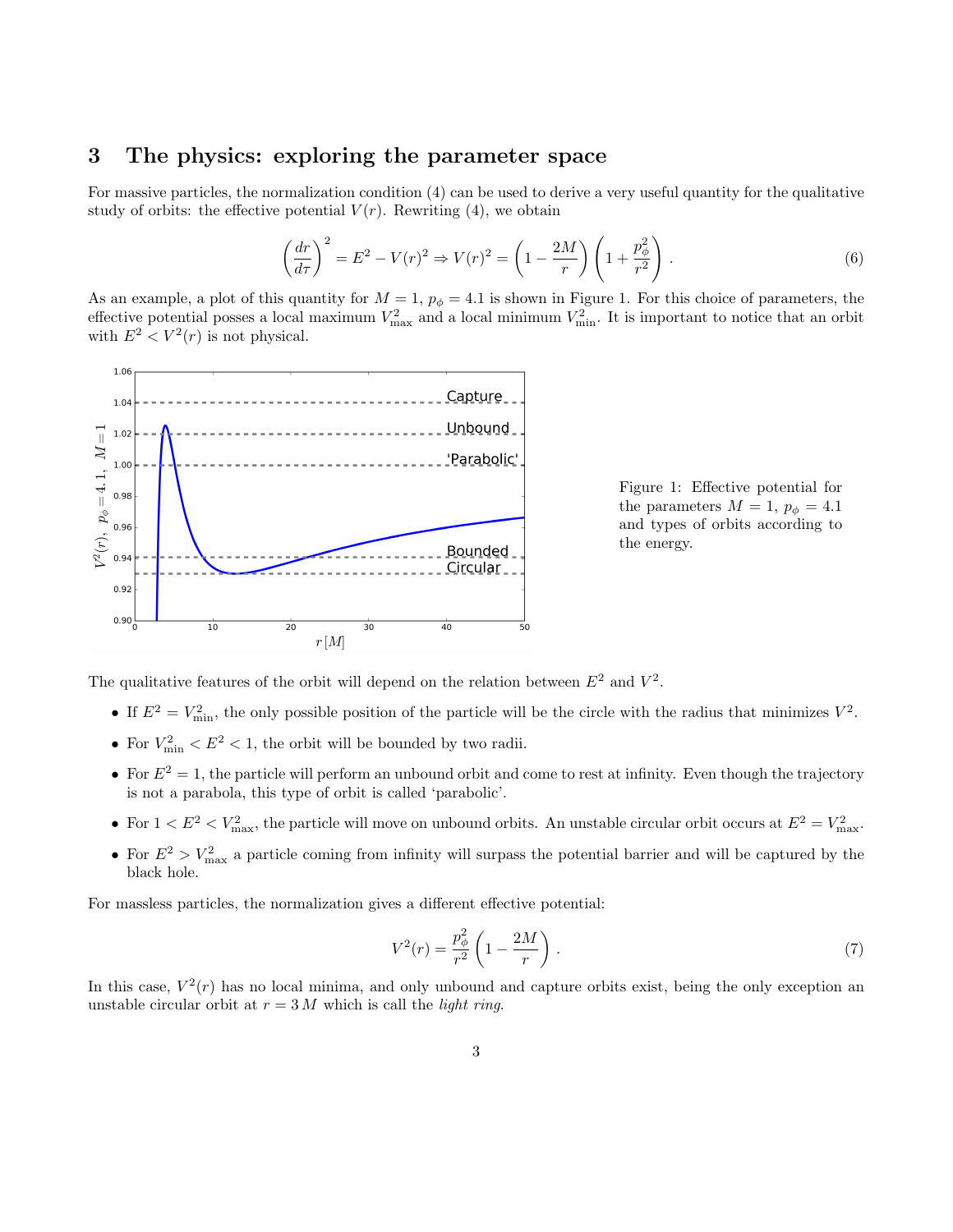#### 4 Numerical integration of ordinary differential equations

To find the trajectory of the particle in spacetime, we have to integrate equations [\(3\)](#page-1-1) with respect to the parameter  $\tau$ . We then must face the problem of integrating ordinary differential equations (ODEs) numerically. From the definition of derivative,

<span id="page-3-0"></span>
$$
\dot{y} = \frac{dy}{d\tau} = \lim_{\Delta \tau \to 0} \frac{y(\tau + \Delta \tau) - y(\tau)}{\Delta \tau}
$$
\n(8)

If our ODE states that  $\dot{y} = g(y, \tau)$  (g is said to be the *right-hand-side* of the equation), and we define  $y_i = y(\tau_i)$ and  $y_{i+1} = y(\tau_i + \Delta \tau)$  then we can take a finite approximation to the limit of equation [\(8\)](#page-3-0) and write

<span id="page-3-1"></span>
$$
y_{i+1} \approx y_i + \Delta \tau \, g(y_i, \tau_i). \tag{9}
$$

This allows us to obtain an approximation of the value of  $y_i$  at  $\tau_{i+1}$  from  $y_i$  and  $g(y_i, \tau_i)$ . As you might think, the approximation improves as  $\Delta \tau$  becomes small. The iterative application of equation [\(9\)](#page-3-1) to find successive values of  $y(\tau)$  at  $\tau_0 + \Delta \tau$ ,  $\tau_0 + 2\Delta \tau$ , etc. is known as the Euler method. Unfortunately the price to pay for its simplicity is a rapid growth of numerical errors, which makes it useless for any practical application.

An alternative that is still very easy to implement and at the same time accurate enough for many applications is the fourth-order Runge-Kutta method (RK4)<sup>[3](#page-3-2)</sup>. In this method, the evaluation of  $g(y_i, \tau_i)$  in equation [\(9\)](#page-3-1) is replaced by a weighted average of different evaluations of the right-hand-side.

$$
\bar{g}(y_i, \tau_i) = \frac{k_1 + 2k_2 + 2k_3 + k_4}{6} \tag{10}
$$

where

$$
k_1 = g(y_i, \tau_i)
$$
  
\n
$$
k_2 = g\left(y_i + \frac{1}{2}k_1\Delta\tau, \tau_i + \frac{1}{2}\Delta\tau\right)
$$
  
\n
$$
k_3 = g\left(y_i + \frac{1}{2}k_2\Delta\tau, \tau_i + \frac{1}{2}\Delta\tau\right)
$$
  
\n
$$
k_4 = g(y_i + k_3\Delta\tau, \tau_i + \Delta\tau)
$$
\n(11)

When applying this method to the solution of a system of ODEs, it is important to keep in mind that all of the variables must be updated at the simultaneously and the function evaluations at all fractional time steps must be consistent.

## 5 Implementation

The work of this project can be separated in two parts. The first one consists on coding an integrator for systems of ODEs and the second on using it to solve the actual physics problem. Building the code as a sequence of steps as independent as possible that can be tested successively can be helpful to avoid wasting time trying to find the source of potential problems. A possible work plan for the completion of the project is described in what follows.

<span id="page-3-2"></span><sup>3</sup>An excellent reference for commonly used methods for numerical integration of ordinary differential equations is Chapter 17 of Numerical Recipes, Third Edition by Press, Teukolsky, Vetterling and Flannery. Section 17.1 is specifically concerned with the RK4 method. The interested student is encouraged to implement also the Runge-Kutta algorithm with adaptive stepsize presented in Section 17.2